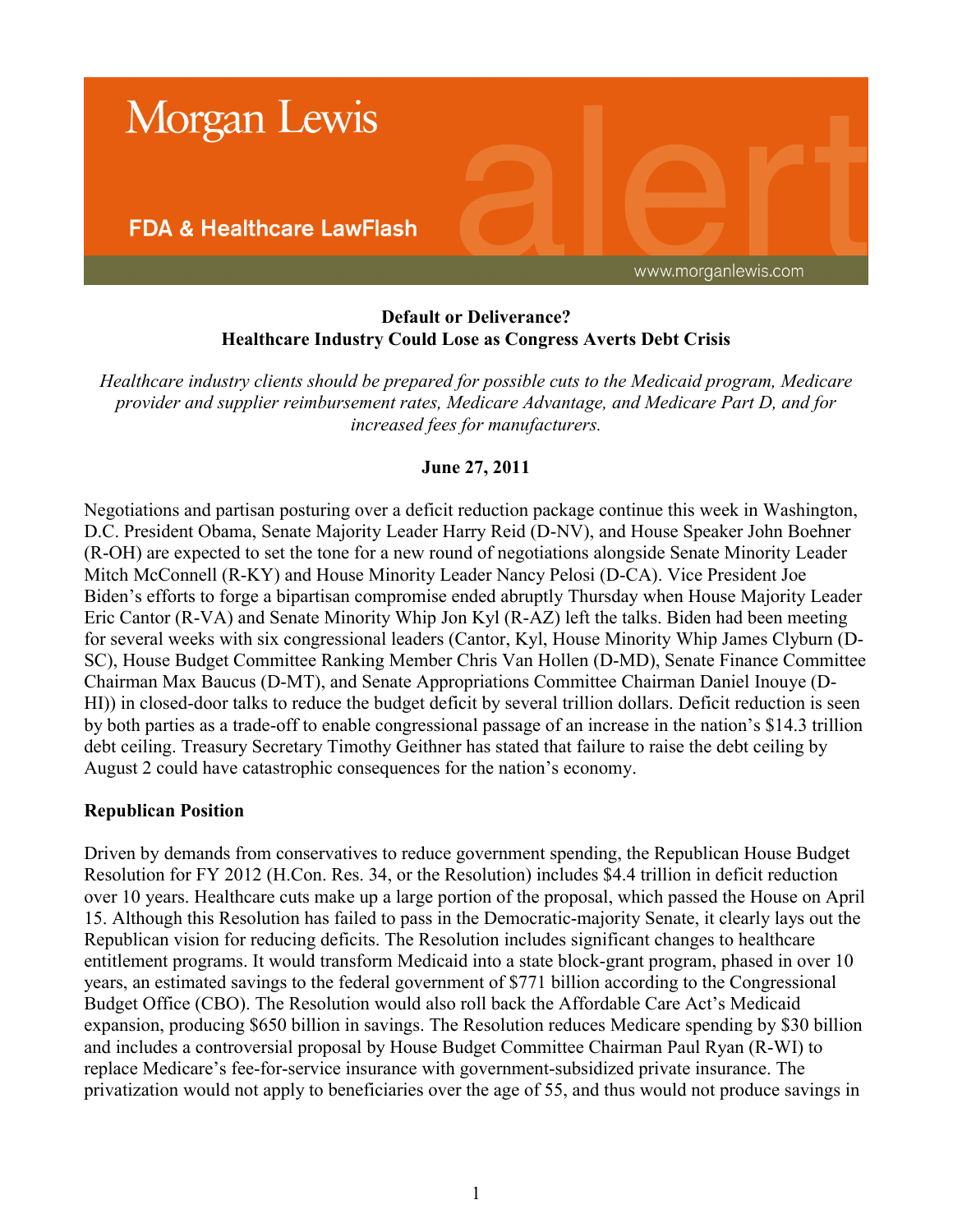the 10-year budget window. However, the CBO projects that under the Resolution, long-term federal healthcare spending would fall from approximately 12% to 5% of gross domestic product (GDP) by 2050, largely due to savings from privatizing Medicare. Critics argue that these savings would come at the expense of significantly increased cost-sharing for Medicare beneficiaries.

Republicans insist that any debt ceiling increase must be offset dollar for dollar by deficit reduction. This means that in order to extend the debt ceiling through the end of 2012, negotiators would need to find approximately \$2.4 trillion in spending cuts or revenue increases. Republicans have strongly opposed any revenue increases, insisting that reductions should come exclusively from spending cuts, while Democrats are pushing to include some revenue-raising measures. The major focus of the revenue debate has been on closing corporate tax loopholes and capping tax deductions for the wealthy. Republicans leaders insist that the debt ceiling talks are not the proper forum to discuss tax reform, and conservatives are demanding that any tax loophole closures be used to lower taxes in other areas. This position is embodied in a pledge not to raise taxes, championed by Grover Norquist of the advocacy group Americans for Tax Reform and signed by most Republican candidates for political office.

Over the last few weeks, the Republican tax position appears to have softened slightly in the Senate as Senator Tom Coburn (R-OK) made news by securing 34 Republican votes for his amendment to end \$6 billion in subsidies for ethanol. Although initially blocked by Democrats, a second vote adopted the amendment by a vote of 73 to 27. This vote signaled that a significant number of Senate Republicans were willing in principle to break with Norquist's interpretation of their no-tax pledge. Further, on Sunday, Senator Kyl stated that Republicans are discussing some fee increases and "some other things that would actually generate revenue." House Majority Leader Cantor's dramatic exit from talks with the Biden group—spurred by Democrats' continued insistence on unspecified revenue measures—may indicate an ideological divide amongst Republicans. The tone of negotiations may change as President Obama and congressional leaders take over the talks, but it remains to be seen whether the group can agree on terms that will satisfy various factions within the parties.

#### **Democratic Position**

In mid-April, President Obama released a deficit reduction plan, separate from his FY 2012 budget, which also calls for \$4 trillion in reduced deficits. However, the President's plan includes \$1 trillion in increased revenue, and many of the budget savings are achieved through the use of budget "triggers" that would automatically enact spending cuts and/or revenue increases if deficits exceed certain thresholds. Since the beginning of the Biden negotiations in early May, Democrats have not publicly ceded to Republican demands to offset any debt ceiling increase with dollar-for-dollar deficit reduction.

Democrats have vocally opposed the Republican plan to privatize Medicare. In the wake of polls showing negative public reaction to the plan, Democrats are positioning themselves as the defenders of the traditional Medicare program. Democratic leaders have pledged that they will not reduce Medicare benefits or significantly reform program structure. Instead, President Obama has proposed to expand the scope and authority of the Independent Payment Advisory Board (IPAB) although expanding the unpopular board is not likely to receive wide support from either Republicans or Democrats in Congress. Meanwhile, congressional Democrats have put forward a bill to apply Medicaid prescription drug rebates to dual-eligible beneficiaries, which according to the CBO would raise a projected \$112 billion. Some in Congress have also called for negotiated drug prices under Medicare Part D.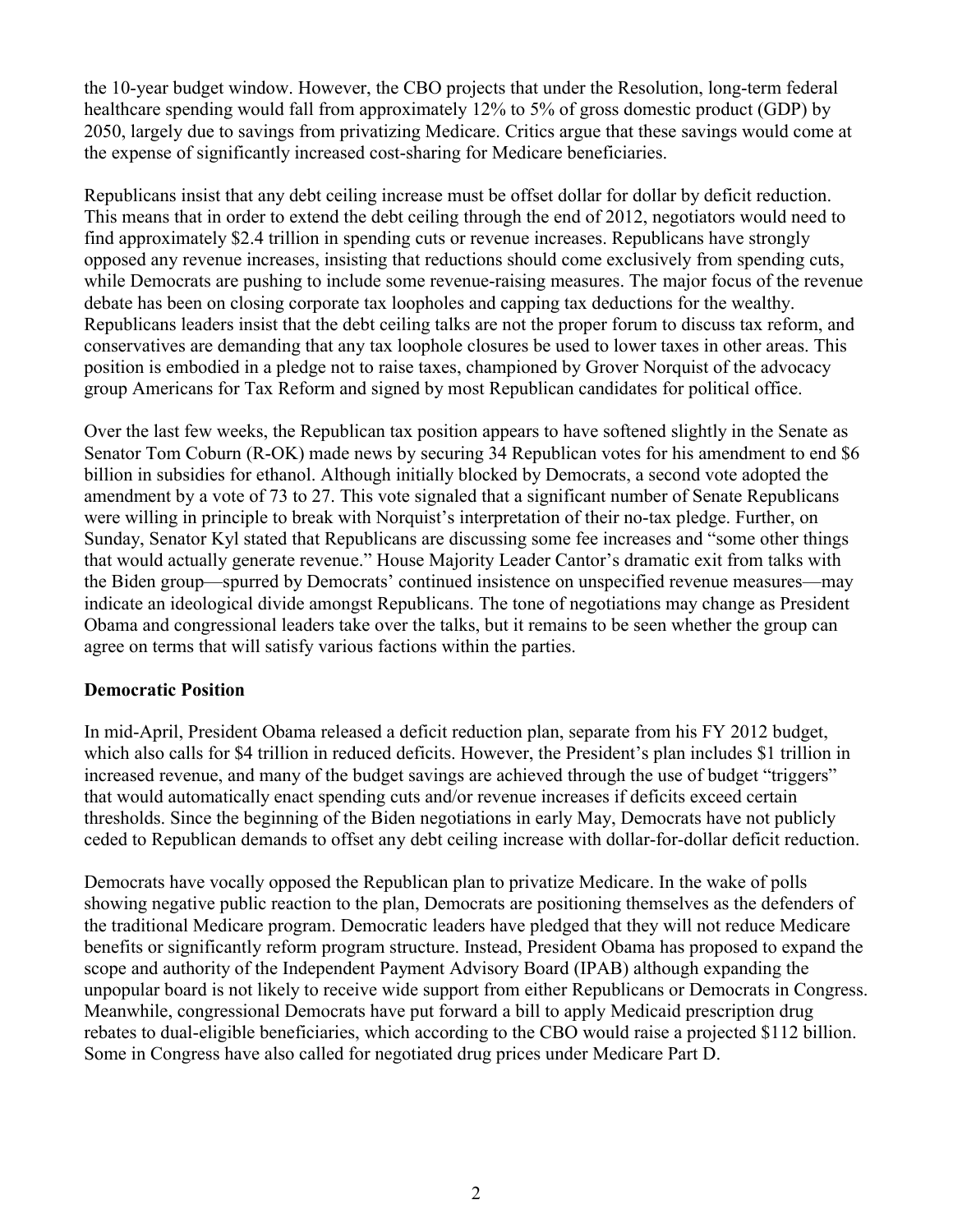These proposals have long been opposed by Senate Republicans and will not likely gain support as part of the deficit negotiations. Even if enacted, the changes would fall short of reducing spending by the trillions of dollars needed to produce a bipartisan deal. Without Medicare benefit reductions or major structural changes to entitlement programs, there is a strong possibility that negotiators could focus on cuts to Medicare provider and supplier reimbursements and reduced payment rates for Medicare Advantage and Medicare Part D. A major round of Medicare cuts were part of the Balanced Budget Act of 1997—the last big initiative to reduce the deficit.

A lack of public attention to the Medicaid program has some advocates worrying that large cuts will be made to the healthcare program for low-income Americans. Senator Jay Rockefeller (D-WV) is leading a group of Senate Democrats in attempting to raise public awareness of potential cuts and defend the program. There is some speculation that, at a minimum, an agreement could include a relaxing of Medicaid Maintenance of Effort (MOE) requirements, first put into place by the 2009 stimulus and expanded as part of the Affordable Care Act. Modifying MOE requirements would allow states to reduce their Medicaid expenditures by tightening eligibility requirements and would lower federal expenditures by \$2.1 billion according to the CBO. Any reductions in Medicaid spending will likely face opposition from congressional liberals as well as consumer groups.

#### **Where Will They Agree?**

Whether or not Congress and the Administration can reach consensus on a long-term deficit reduction package, spending cuts are inevitable. Democrats have agreed to deficit reduction in principle, and Republicans will demand spending cuts to offset any debt ceiling increase. Therefore, it is likely that federal healthcare spending, the largest portion of our federal budget, will face significant reductions. In comments last week, Senator Baucus hinted that Medicare provider cuts would be included in a final deal, "I think we should keep working, difficult as it is, and try to balance between Medicare cuts additional Medicare cuts—so long as there is commensurate additional revenue." Cuts to reimbursements have always been the simplest way to reduce Medicare spending, and, as the debt ceiling problem approaches a crisis situation, provider, supplier, and insurer payment cuts become more likely. Medical device and pharmaceutical manufacturers may also face significant cuts and/or increased fees, as some perceive that fees imposed by the Affordable Care Act were small compared to profits generated.

As part of the deficit talks, congressional leaders are also discussing the possibility of spending caps that trigger automatic spending cuts and/or revenue increases. There has been some acknowledgment of agreement on spending caps in principle. However, Democrats and Republicans differ on their preferred structure for such caps. Democrats would cap deficits and enforce the caps with automatic spending reductions and revenue increases. Republicans prefer restraining government spending to a set percentage of GDP and triggering spending cuts if the government grows beyond this limit. These caps could allow negotiators to postpone at least some tough decisions until a later date, although some members have expressed skepticism that Congress would eventually allow the automatic deficit reductions to take place.

# **Endgame**

Senate Minority Leader McConnell and other Senate Republicans recently stated that if high-level talks could not reach consensus on a broader package, Congress would resort to a series of small debt limit increases with accompanying deficit reduction measures. House Majority Leader Cantor has not favored